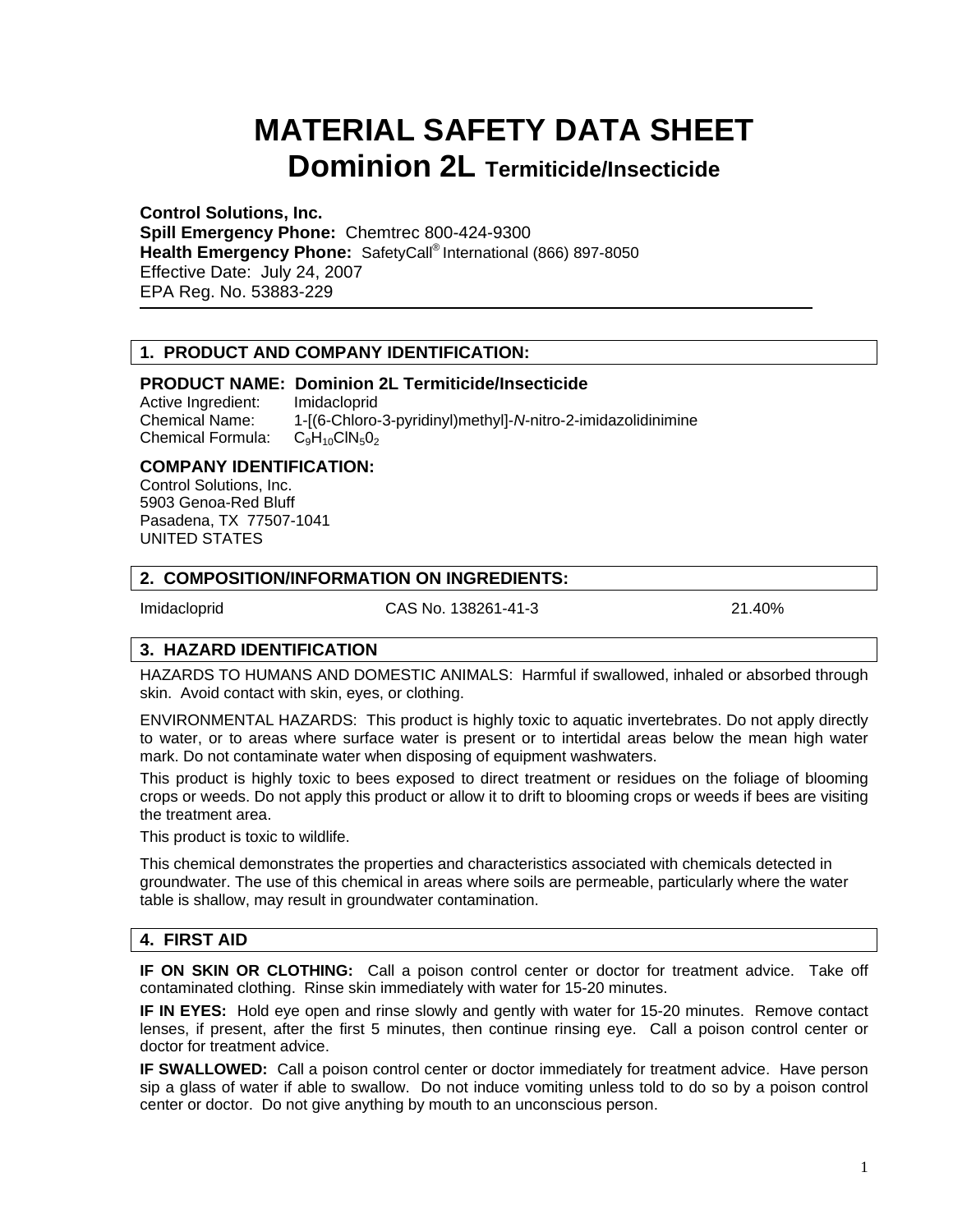**IF INHALED:** Move person to fresh air. If person is not breathing, call 911 or an ambulance, then give artificial respiration (preferably by mouth-to-mouth) if possible.

**NOTE TO PHYSICIAN:** No specific antidote is available. Treat patient symptomatically.

## **5. FIRE-FIGHTING MEASURES**

#### **Flash point:** N/A

**Flammable Limits (LFL-UFL):** Unknown

**Fire and Explosion Hazards:** Can burn in fire releasing irritating and toxic gasses due to thermal decomposition or combustion.

**Means of Extinction:** Use foam, dry chemical, carbon dioxide or water spray.

**Fire Fighting Instructions:** Evacuate area and fight fire upwind a safe distance to avoid hazardous vapors and decomposition products. Cool closed containers exposed to fire with water spray. Dike and collect water used to fight fire to prevent environmental damage due to runoff. Foam or dry chemical extinguishing systems are preferred to prevent environmental damage due to runoff. Equipment or materials involved in pesticide fires may become contaminated.

**Firefighting Equipment:** Self-contained breathing apparatus with full face piece.

**Hazardous Combustion Products:** Hydrogen cyanide, hydrogen chloride, carbon monoxide and nitrogen oxide.

# **6. ACCIDENTAL RELEASE MEASURES**

Clean up spills immediately observing the precautions in Section 8 of this MSDS. Isolate the hazard area and keep unnecessary and unprotected personnel from entering. Do not walk through spilled material and avoid breathing vapors and skin contact. Do not allow material to enter streams, sewers or other waterways or to contact vegetation.

For large spills, material should be recovered. For small spills, absorb with absorbent granules, spill control pads or other absorbent material. Carefully sweep up absorbed spilled material and place in covered container for disposal. Scrub contaminated area with soap and water and use dry absorbent granules to collect wash solution for disposal. Contaminated soil may have to be removed and disposed.

# **7. HANDLING AND STORAGE**

Avoid breathing dust or vapor. Avoid contact with skin, eyes and clothing. Remove and wash contaminated clothing before reuse. Wash thoroughly with soap and water after handling and before eating, drinking, chewing gum, or using tobacco.

Store in a cool, dry place and in such a manner as to prevent cross contamination with other pesticides, fertilizers, food, and feed. Store in original container and out of the reach of children, preferably in a locked storage area.

#### **8. EXPOSURE CONTROLS / PERSONAL PROTECTION**

**Engineering Controls:** To avoid exceeding exposure limits, handle only with adequate ventilation. Facilities storing or utilizing this material should be equipped with an eyewash station and a safety shower.

**Protective Clothing:** Tight fitting safety goggles. Chemical resistant gloves made of waterproof material such as polyethylene or polyvinyl chloride (PVC). Long-sleeved shirt, long pants and shoes plus socks. A respirator is not required when handled under normal conditions. When handling in enclosed areas with inadequate ventilation, use a dust / mist filtering respirator (MSHA/NIOSH approval number prefix TC-21C).

**General:** Wash thoroughly with soap and water after handling. Discard clothing and other absorbent materials that have been heavily contaminated with this product; do not reuse them. Follow the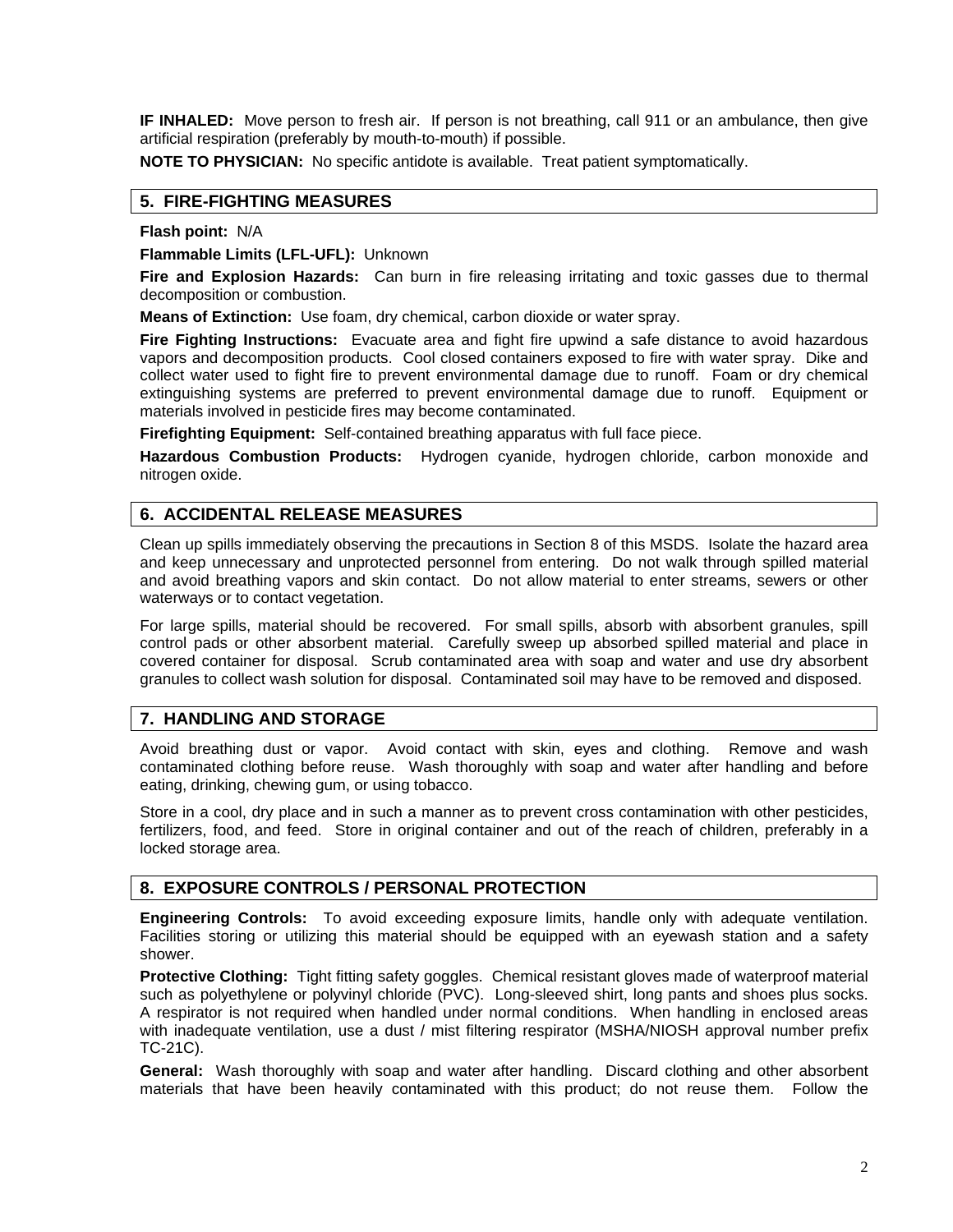manufacturer's instructions for cleaning and maintaining PPE. If no such instructions for washables exist, use detergent and hot water. Keep and wash PPE separately from other laundry.

## **9. PHYSICAL AND CHEMICAL PROPERTIES**

**Appearance:** Off-white viscous liquid **Odor:** mild **pH:** 7.62 **Flashpoint (PMA-4):** Not established **Density:** 1.111 g/cm<sup>3</sup>

## **10. STABILITY AND REACTIVITY**

**CONDITIONS TO AVOID:** Extreme Temperatures.

**CHEMICAL STABILITY:** Stable but may decompose if heated.

**HAZARDOUS DECOMPOSITION PRODUCTS:** Hydrogen chloride, hydrogen cyanide and oxides of nitrogen and carbon.

**INCOMPATIBILITY WITH OTHER MATERIALS:** None known.

**POLYMERIZATION:** Will not occur.

## **11. TOXICOLOGICAL INFORMATION**

#### **ACUTE ORAL TOXICITY**

Oral  $LD_{50}$  (rat): 1,190 mg/kg **ACUTE DERMAL TOXICITY** 

Dermal  $LD_{50}$  (rat):  $> 5,000$  mg/kg

**ACUTE INHALATION TOXICITY**  Inhalation  $LC_{50}$  (rat):  $> 3.452$  mg/L

## **EYE IRRITANT**

Rabbit – Non-Irritating.

#### **SKIN IRRITATION**  Rabbit – Non-Irritating

# **SENSITIZATION**

Guinea Pig – Not a Contact Sensitizer

**MEDICAL CONDITIONS AGGRAVATED BY EXPOSURE:** None known.

#### **CARCINOGENICITY:**

**ACGIH:** Not listed **IARC:** Not listed **NTP:** Not listed

#### **OSHA:** Not listed

**MUTAGENIC DATA:** No evidence of mutagenic effects during *in vivo* and *in vitro* assays.

**ADDITIONAL DATA:** Not known to cause reproductive or birth defects at normal exposure levels.

## **12. ECOLOGICAL INFORMATION**

This product is highly toxic to aquatic invertebrates. Do not apply directly to water, or to areas where surface water is present or to intertidal areas below the mean high water mark. Do not contaminate water when disposing of equipment washwaters.

This product is highly toxic to bees exposed to direct treatment or residues on the foliage of blooming crops or weeds. Do not apply this product or allow it to drift to blooming crops or weeds if bees are visiting the treatment area.

This product is toxic to wildlife.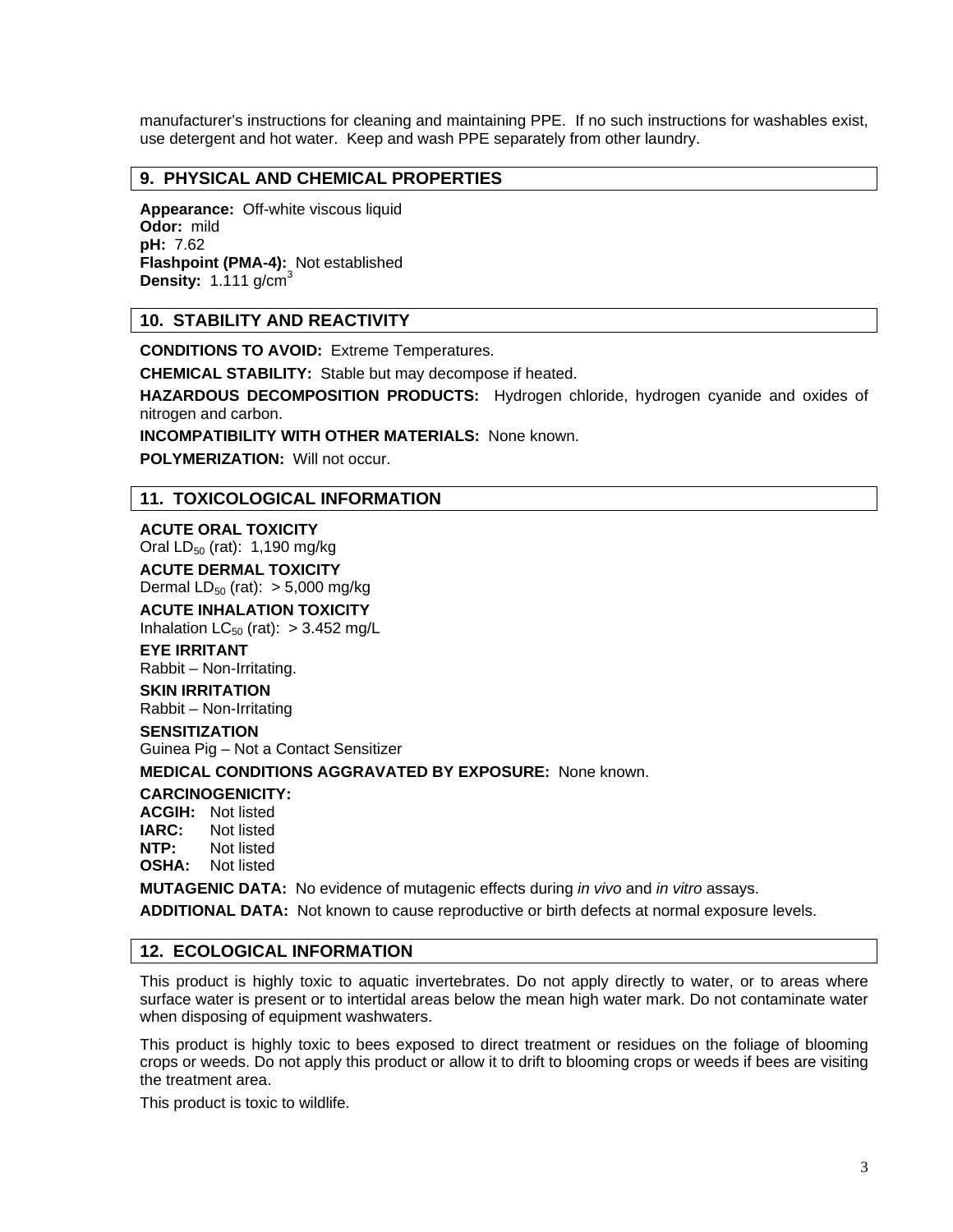This chemical demonstrates the properties and characteristics associated with chemicals detected in groundwater. The use of this chemical in areas where soils are permeable, particularly where the water table is shallow, may result in groundwater contamination.

## **13. DISPOSAL CONSIDERATIONS**

#### **Do not contaminate water, food or feed by disposal.**

**PESTICIDE DISPOSAL:** Pesticide wastes are toxic. Improper disposal of excess pesticide, or rinsate is a violation of Federal Law. If these wastes cannot be disposed of by use according to label instructions, contact your State Pesticide or Environmental Control Agency, or the Hazardous Waste Representative at the nearest EPA Regional Office for guidance.

**CONTAINER DISPOSAL:** Triple rinse (or equivalent). Then offer for recycling or reconditioning, or puncture and dispose of in a sanitary landfill, or incineration, or, if allowed by state and local authorities, by burning. If burned, stay out of smoke.

#### **14. TRANSPORT INFORMATION**

DOT PROPER SHIPPING NAME: Not Regulated by DOT DOT HAZARD CLASS OR DIVISION: N/A DOT UN/NA NUMBER: N/A DOT PACKING GROUP: N/A REPORTABLE QUANTITY: N/A MARINE POLLUTANT: Not Listed DOT EMERGENCY RESPONSE GUIDE: N/A

#### **15. REGULATORY INFORMATION**

#### **FIFRA –**

All pesticides are governed under the Federal Insecticide, Fungicide, and Rodenticide Act. The regulatory information presented below is pertinent only when this product is handled outside of the normal use and application as a pesticide.

#### **SARA Title III – Section 302 Extremely Hazardous Substances**  Not Listed

**SARA Title III – Section 311/312 Hazard Categories**  Immediate

**SARA Title III – Section 312 Threshold Planning Quantity**  N/A

**SARA Title III – Section 313 Reportable Ingredients**  None

**CERCLA –**  None Listed

**CALIFORNIA PROP 65 STATUS –**  Not listed

#### **16. OTHER INFORMATION**

This product has been classified in accordance with the hazard criteria of the Controlled Products Regulations (CPR) and the MSDS contains all of the information required by CPR.

#### **DISCLAIMER:**

Control Solutions, Inc. believes the information and recommendations provided above to be accurate. NO WARRANTY OF FITNESS FOR ANY PARTICULAR PURPOSE, WARRANTY OF MERCHANTABILITY, OR ANY OTHER WARRANTY, EXPRESS OR IMPLIED, IS MADE CONCERNING THE INFORMATION PROVIDED HEREIN. The information provided above relates only to the specific product designated and may not be applicable